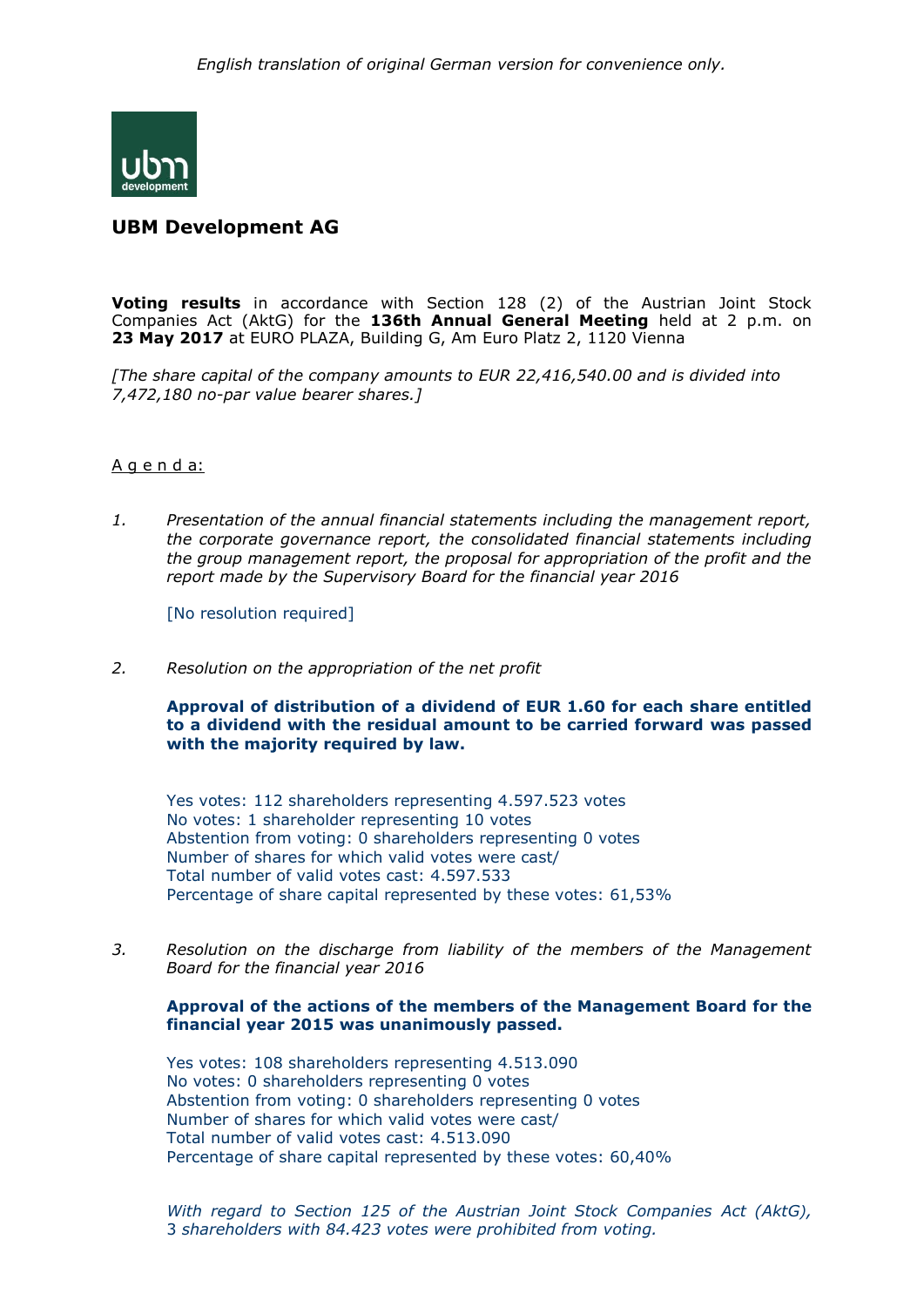*4. Resolution on the discharge from liability of the members of the Supervisory Board for the financial year 2016*

## **Approval of the actions of the members of the Supervisory Board members for the financial year 2015 was passed with the majority required by law.**

Yes votes: 97 shareholders representing 1.269.226 votes No votes: 1 shareholder representing 1 vote [Abstention](http://www.dict.cc/englisch-deutsch/abstention.html) [from](http://www.dict.cc/englisch-deutsch/from.html) [voting:](http://www.dict.cc/englisch-deutsch/voting.html) 0 shareholders representing 0 votes Number of shares for which valid votes were cast/ Total number of valid votes cast: 1.269.227 Percentage of share capital represented by these votes: 16,99%

*With regard to Section 125 of the Austrian Joint Stock Companies Act (AktG),* 14 *shareholders with* 3.329.286 *votes were prohibited from voting.*

*5. Election of the auditor and group auditor for the financial year 2017*

## **BDO Austria GmbH, Wirtschaftsprüfungs- und Steuerberatungsgesellschaft, was elected with the majority required by law as auditor and group auditor for the financial year 2016.**

Yes votes: 111 shareholders representing 4.598.763 shares No votes: 1 shareholder representing 300 shares [Abstention](http://www.dict.cc/englisch-deutsch/abstention.html) [from](http://www.dict.cc/englisch-deutsch/from.html) [voting:](http://www.dict.cc/englisch-deutsch/voting.html) 0 shareholders representing 0 votes Number of shares for which valid votes were cast/ Total number of valid votes cast: 4.599.063 Percentage of share capital represented by these votes: 61,55%

*6. Resolution on the revocation of the existing authorisation of the Management Board pursuant to Article 4 para 4 of the articles of association (Authorised Capital 2014) and on the simultaneous granting of a new authorisation of the Management Board in Article 4 para 4 of the articles of association in accordance with Section 169 Stock Corporation Act to increase the share capital of the Company by up to EUR 2,241,654.00 by issuing up to 747,218 new, no-par value bearer shares against cash payment or contribution in kind, also in one or several tranches, and also with the possibility of excluding the subscription right, with the approval of the Supervisory Board, and to determine the issue price, the terms and conditions for the issue, the subscription ratio and the other details of implementation in agreement with the Supervisory Board (Authorised Capital 2017) as well as resolution on the corresponding amendments to the articles of association in Article 4 para 4 and on the authorisation of the Supervisory Board to adopt amendments to the articles of association resulting from the issue of shares pursuant to the Authorised Capital 2017, whereby the subscription right for overallotment options within the scope of the issue of shares against cash payments shall be excluded.*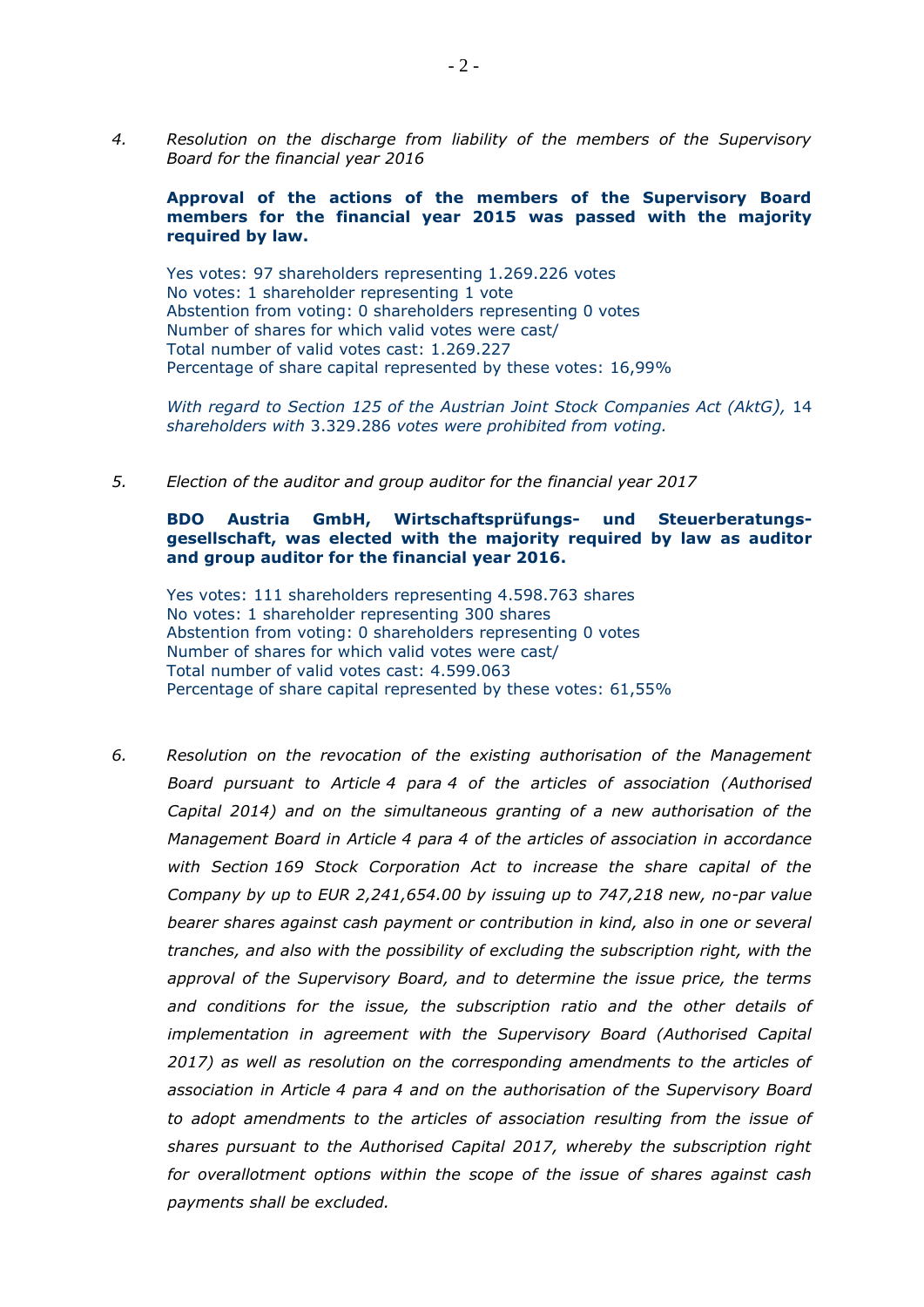**A Resolution on the revocation of the existing authorisation of the Management Board for the Authorised Capital 2014 and on granting a new authorisation of the Management Board to increase the share capital of the Company by up to EUR 2,241,654.00 by issuing up to 747,218 new, no-par value bearer shares and to determine the terms and conditions, whereby the subscription right for overallotment options within the scope of the issue of shares against cash payments has been excluded was passed unanimously.**

Yes votes: 102 shareholders representing 4.598.752 votes No votes: 0 shareholders representing 0 votes [Abstention](http://www.dict.cc/englisch-deutsch/abstention.html) [from](http://www.dict.cc/englisch-deutsch/from.html) [voting:](http://www.dict.cc/englisch-deutsch/voting.html) 0 shareholders representing 0 votes Number of shares for which valid votes were cast/ Total number of valid votes cast: 4.598.752 Percentage of share capital represented by these votes: 61,54%

*7. Resolution on the conditional capital increase by up to EUR 2,241,654.00 by issuing up to 747,218 new, no-par value bearer shares pursuant to Section 159 para 2 no 1 Stock Corporation Act for the issuance to holders of convertible bonds and the determination of the requirements pursuant to Section 160 para 2 Stock Corporation Act as well as on the authorisation of the Management Board to determine the further details of the conditional capital increase and its implementation, in particular regarding the terms of the issue and the conversion procedure for the convertible bonds, the possibility of a mandatory conversion, the issue price as well as the exchange or conversion ratio, resolution on the corresponding amendment to the articles of association by inserting a new paragraph (5) in Article 4 of the articles of association as well as on the authorisation of the Supervisory Board to adopt amendments to the articles of association resulting from the issue of shares pursuant to the conditional capital.*

**A resolution on the conditional capital increase by up to EUR 2,241,654.00 by issuing up to 747,218 new, no-par value bearer shares for the issuance to holders of convertible bonds as well as on the authorisation of the Management Board to determine the further details of the conditional capital increase and its implementation was passed with the majority required by law***.*

Yes votes: 98 shareholders representing 4.598.730 votes No votes: 1 shareholder representing 1 vote [Abstention](http://www.dict.cc/englisch-deutsch/abstention.html) [from](http://www.dict.cc/englisch-deutsch/from.html) [voting:](http://www.dict.cc/englisch-deutsch/voting.html) 0 shareholders representing 0 votes Number of shares for which valid votes were cast/ Total number of valid votes cast: 4.598.731 Percentage of share capital represented by these votes: 61,54%

*8. Resolution on the authorisation of the Management Board pursuant to Section 159 para 3 Stock Corporation Act, with the approval of the Supervisory Board, to conditionally increase the share capital of the Company, even in several tranches, by up to EUR 1,678,920.00 by issuing up to 559,640 new, no-par value bearer shares for the purpose of executing stock options under the Longterm-Incentive-*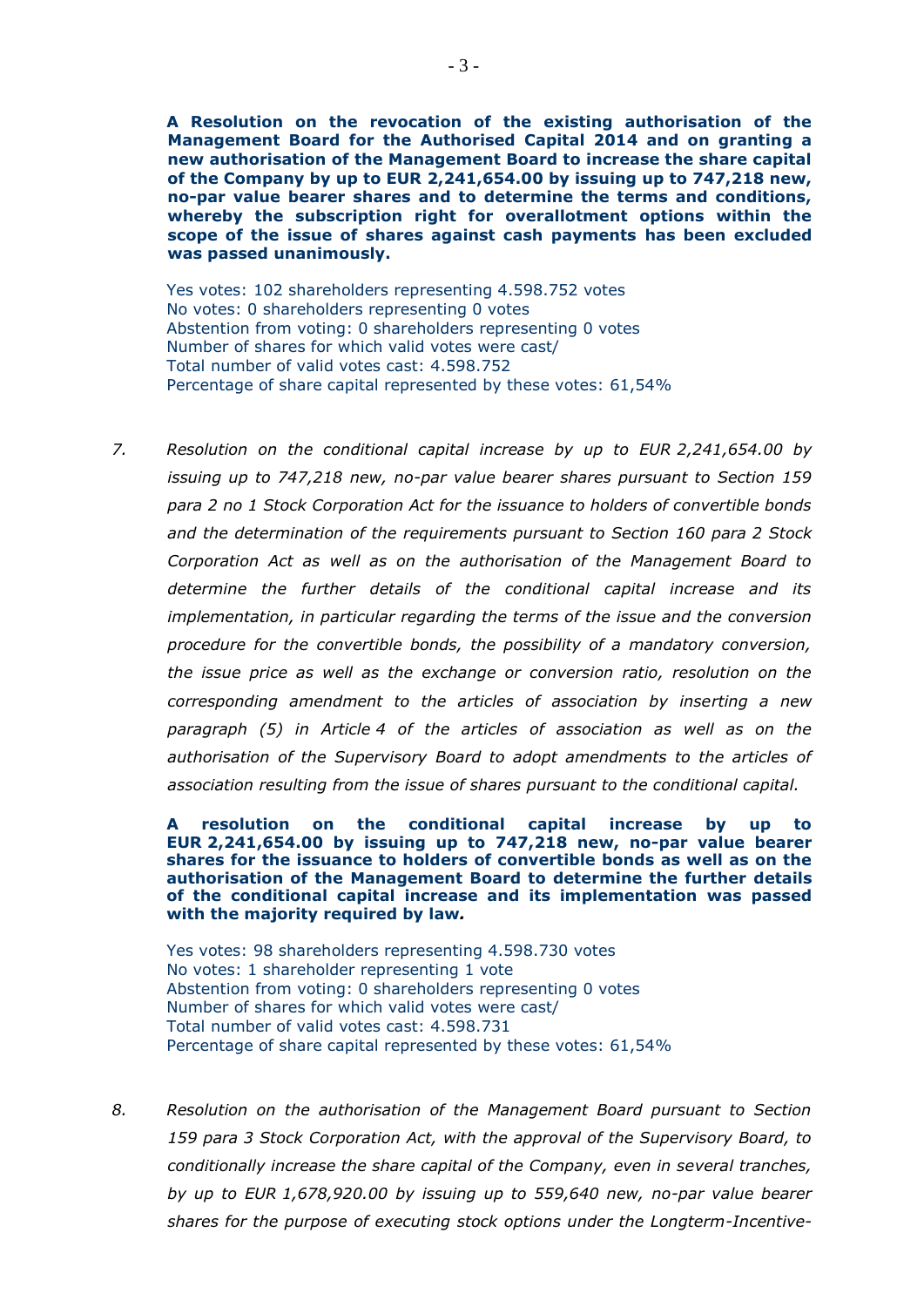*Programme 2017 to employees, officers and members of the Management Board of the Company and its affiliates, resolution on the corresponding amendment to the articles of association by inserting a new paragraph (6) in Article 4 of the articles of association as well as on the authorisation of the Supervisory Board to adopt amendments to the articles of association resulting from the issue of shares pursuant to the authorised conditional capital*

**A resolution on the authorisation of the Management Board, to conditionally increase the share capital of the Company by up to EUR 1,678,920.00 by issuing up to 559,640 new, no-par value bearer shares for the purpose of executing stock options under the Longterm-Incentive-Programme 2017 was passed with the majority required by law***.*

Yes votes: 74 shareholders representing 4.481.730 votes No votes: 13 shareholders representing 73.552 votes [Abstention](http://www.dict.cc/englisch-deutsch/abstention.html) [from](http://www.dict.cc/englisch-deutsch/from.html) [voting:](http://www.dict.cc/englisch-deutsch/voting.html) 9 shareholders representing 40.311 votes Number of shares for which valid votes were cast/ Total number of valid votes cast: 4.555.282 Percentage of share capital represented by these votes: 60,96%

#### *9. Resolution on a Longterm-Incentive-Programme 2017*

#### **A resolution on a Longterm-Incentive-Programme 2017 was passed with the majority required by law.**

Yes votes: 76 shareholders representing 4.517.620 votes No votes: 15 shareholders representing 73.787 votes [Abstention](http://www.dict.cc/englisch-deutsch/abstention.html) [from](http://www.dict.cc/englisch-deutsch/from.html) [voting:](http://www.dict.cc/englisch-deutsch/voting.html) 4 shareholders representing 2.186 votes Number of shares for which valid votes were cast/ Total number of valid votes cast: 4.591.407 Percentage of share capital represented by these votes: 61,54%

*10. Resolution on the authorisation of the Management Board pursuant to Section 174 para 2 Stock Corporation Act within five years from the date of the resolution with the approval of the Supervisory Board to issue convertible bonds conferring the right of conversion or subscription for the acquisition of up to 747,218 new, no-par value bearer shares of the Company with a pro rata amount of the share capital of up to EUR 2,241,654.00, also in one or several tranches, and to determine all further terms, the issue and the conversion procedure with regard to the convertible bond, the issue price as well as the exchange or conversion ratio. The subscription right of the shareholders is excluded. In addition to a subscription or conversion right, the terms and conditions of the issue may also constitute a mandatory conversion at the end of maturity or at another time. The conversion or subscription rights can be serviced by means of conditional capital or treasury shares (own shares) or a combination of both. The issue price of the convertible bonds is to be determined by means of a market standard price*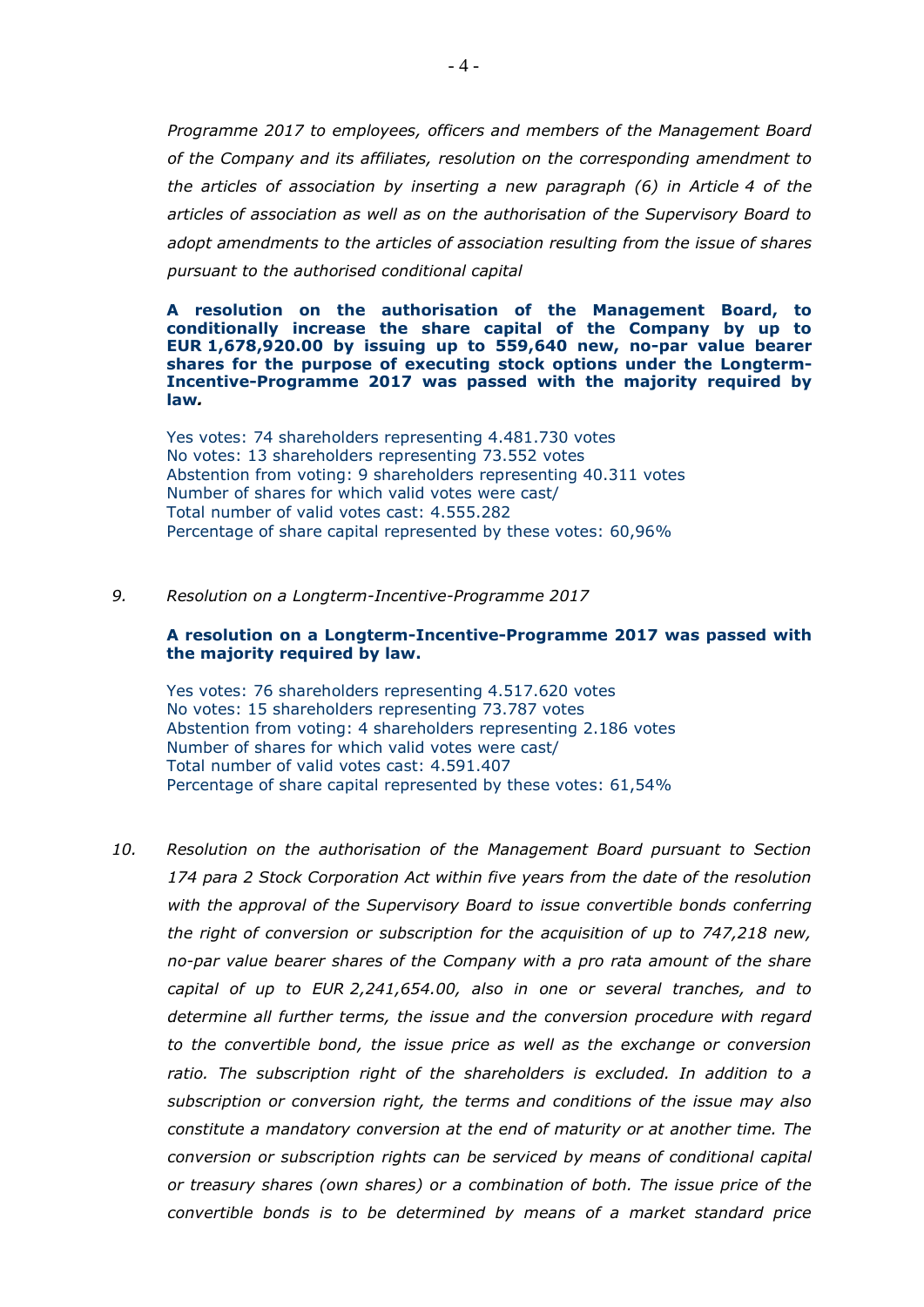*determination scheme in consideration of generally acknowledged methods of mathematical finance.*

**A resolution on the authorisation of the Management Board to issue convertible bonds conferring the right of conversion or subscription for the acquisition of up to 747,218 new, no-par value bearer shares of the Company with a pro rata amount of the share capital of up to EUR 2,241,654.00, within five years from the date of the resolution, whereby the subscription right of the shareholders is excluded was passed unanimously.**

Yes votes: 86 shareholders representing 4.593.221 votes No votes: 0 shareholders representing 0 votes [Abstention](http://www.dict.cc/englisch-deutsch/abstention.html) [from](http://www.dict.cc/englisch-deutsch/from.html) [voting:](http://www.dict.cc/englisch-deutsch/voting.html) 0 shareholders representing 0 votes Number of shares for which valid votes were cast/ Total number of valid votes cast: 4.593.221 Percentage of share capital represented by these votes: 61,47%

#### *11. Resolution on*

*a) the revocation of the authorisation of the Management Board to acquire treasury shares (own shares) pursuant to Section 65 para 1 no 4 and no 8 as well as para 1a and para 1b Stock Corporation Act as resolved by the Annual General Meeting on 20 May 2015, as well as of the authorisation of the Management Board with respect to the disposal respectively utilisation of treasury shares (own shares) pursuant to Section 65 para 1b Stock Corporation Act; as well as*

## **A resolution on the revocation of the authorisation of the Management Board to acquire or sell treasury shares (own shares) was passed unanimously.**

*b) the authorisation of the Management Board to acquire treasury shares (own shares) pursuant to Section 65 para 1 no 4 and no 8 as well as para 1a and para 1b Stock Corporation Act via the stock exchange or by means other than via the stock exchange in a volume of up to 10% of the Company's share capital, also with exclusion of the proportional right of disposal of shareholders, which may arise in the context of such acquisition (exclusion of reverse subscription rights); as well as*

**A resolution on the authorisation of the Management Board to acquire treasury shares (own shares) via the stock exchange or by other means than via the stock exchange in a volume of up to 10% of the Company's share capital, also with the exclusion of reverse subscription rights, was passed unanimously.**